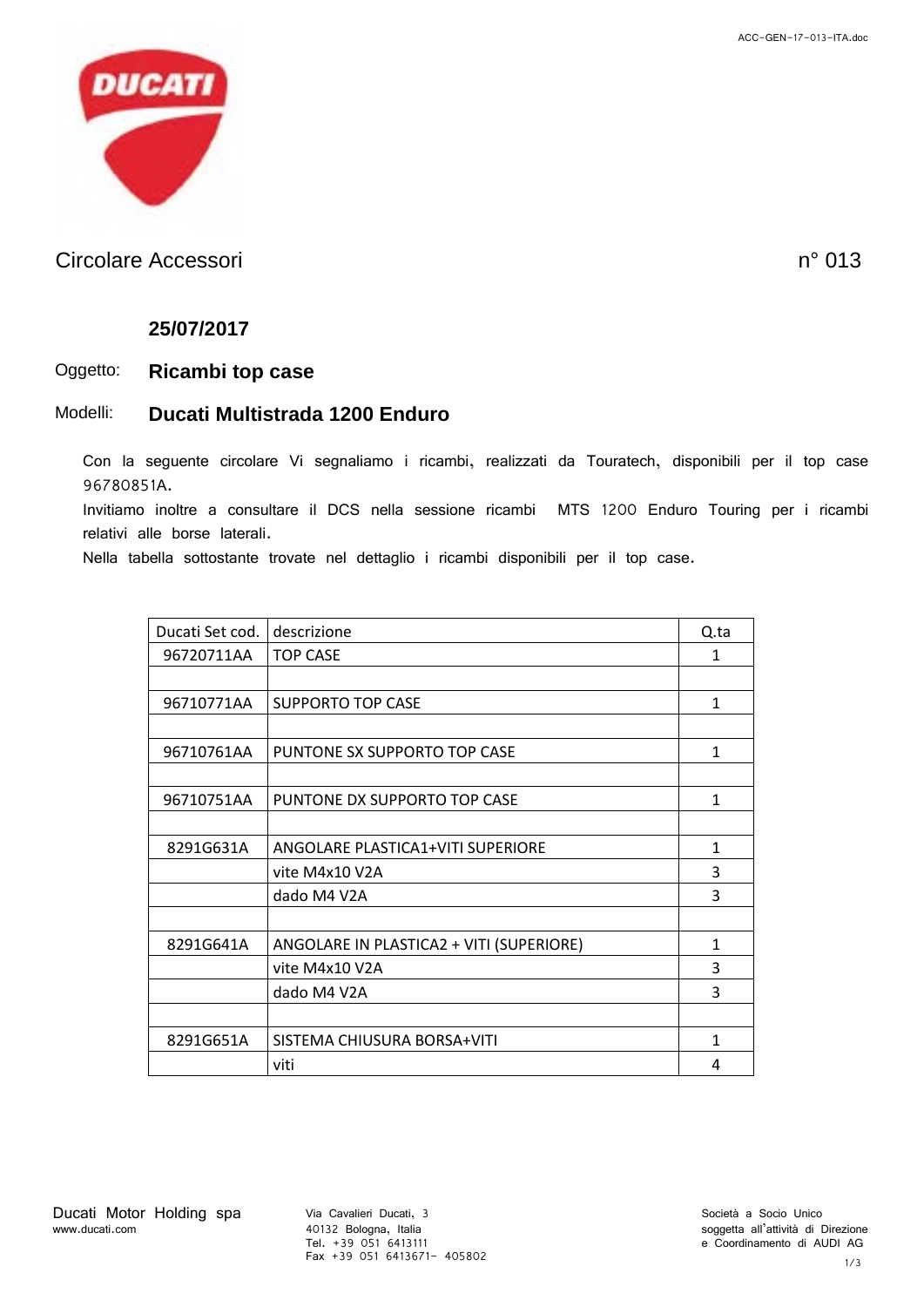

# Circolare Accessori n° 013

| 59822031A | KIT MONTAGGIO BORSA COMPLETA TOURATECH          |                |
|-----------|-------------------------------------------------|----------------|
|           | piastra topcase                                 | 1              |
|           | morsetto piastra topcase                        | $\mathbf{1}$   |
|           | morsetto corto tubo D18 TOURATECH               | $\overline{2}$ |
|           | terminale tubo TOURATECH                        | $\overline{2}$ |
|           | vite M6x30                                      | $\overline{2}$ |
|           | vite M6x28                                      | $\overline{2}$ |
|           | vite M6x35                                      | $\overline{2}$ |
|           | rosetta M6/guarnizione M6 (POLIAMMIDE)          | 12             |
|           | dado M6                                         | 6              |
|           | gomma                                           |                |
|           | tampone in gomman morsetto topcase              | 1              |
|           | tampone posteriore piastra top case             | 1              |
|           | tampone anteriore piastra top case              | 1              |
|           |                                                 |                |
| 8291G741A | SISTEMA DI AGGANCIO POSTERIORE TOP CASE         | 1              |
|           | EHS sistema premontato topcase                  | 1              |
|           | vite M5X14                                      | 4              |
|           | dado M5                                         | 4              |
|           | rosetta                                         | 4              |
|           | guarnizione MA(POLIAMMIDE)                      | 4              |
|           | blocchetto di posizionamento                    | $\overline{2}$ |
|           | lastra di metallo interna( GUARNIZIONE INCLUSA) | $\overline{2}$ |
|           |                                                 |                |
| 8291G751A | SISTEMA DI AGGANCIO ANTERIORE TOP CASE          |                |
|           | piastra in metallo ( INCLUSO CUSCINETTO)        | 1              |
|           | piastra in metallo interna                      | $\overline{2}$ |
|           | gancio in plastica                              | $\overline{2}$ |
|           | vite M6X25                                      | $\overline{2}$ |
|           | vite M6X35                                      | $\overline{2}$ |
|           | disco in poliammide M6                          | 4              |
|           | dado M6                                         | 4              |

40132 Bologna, Italia Tel. +39 051 6413111 Fax +39 051 6413671- 405802 soggetta all'attività di Direzione e Coordinamento di AUDI AG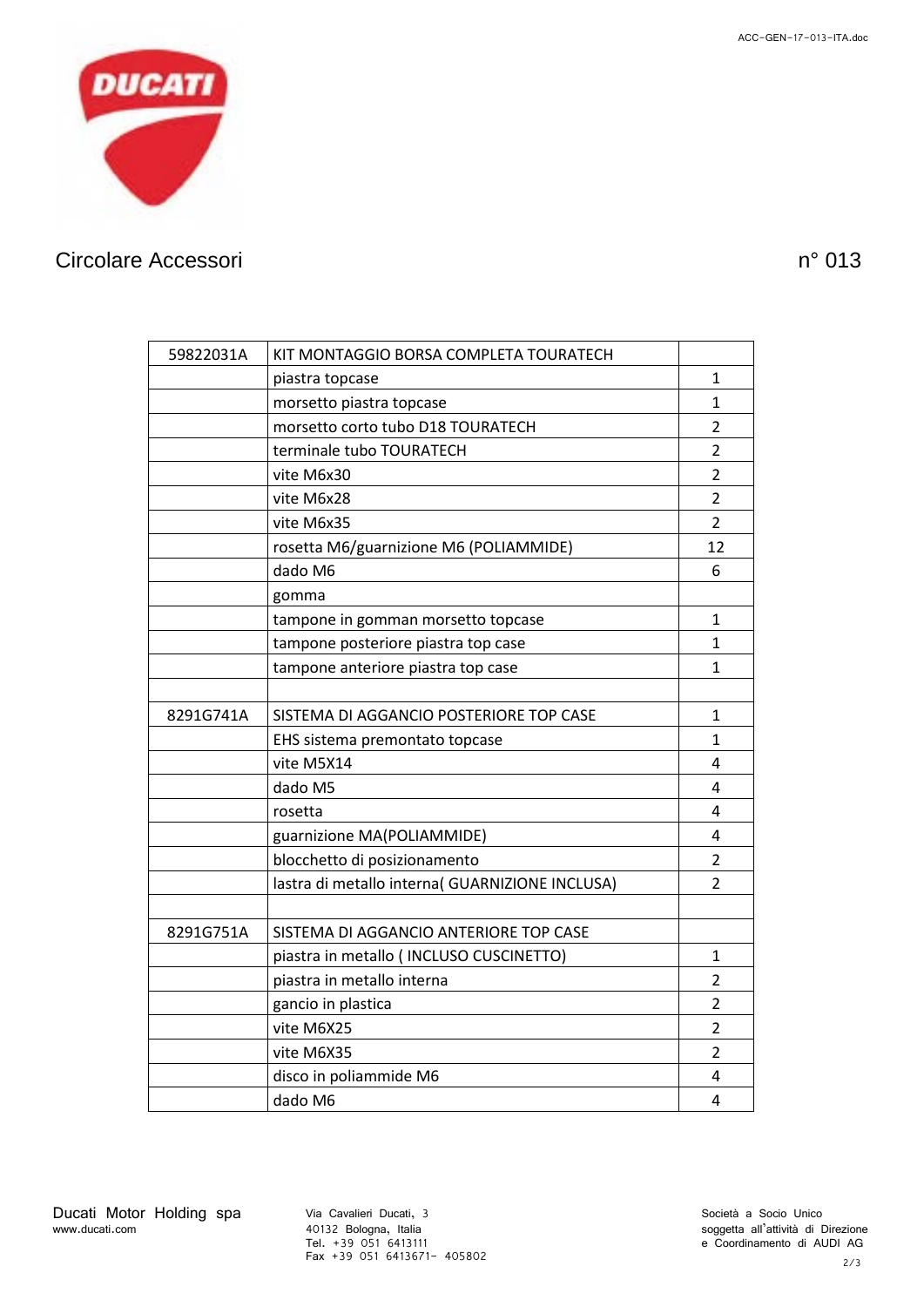ACC-GEN-17-013-ITA.doc



# Circolare Accessori n° 013

| 8291G761A | l ANGOLARE IN PLASTICA INFERIORE TOURATECH |  |
|-----------|--------------------------------------------|--|
|           | viti M4X12                                 |  |
|           | dado M4                                    |  |

Sperando di avere fatto cosa gradita, vi salutiamo cordialmente.

Ducati Commercial After Sales

40132 Bologna, Italia Tel. +39 051 6413111 Fax +39 051 6413671- 405802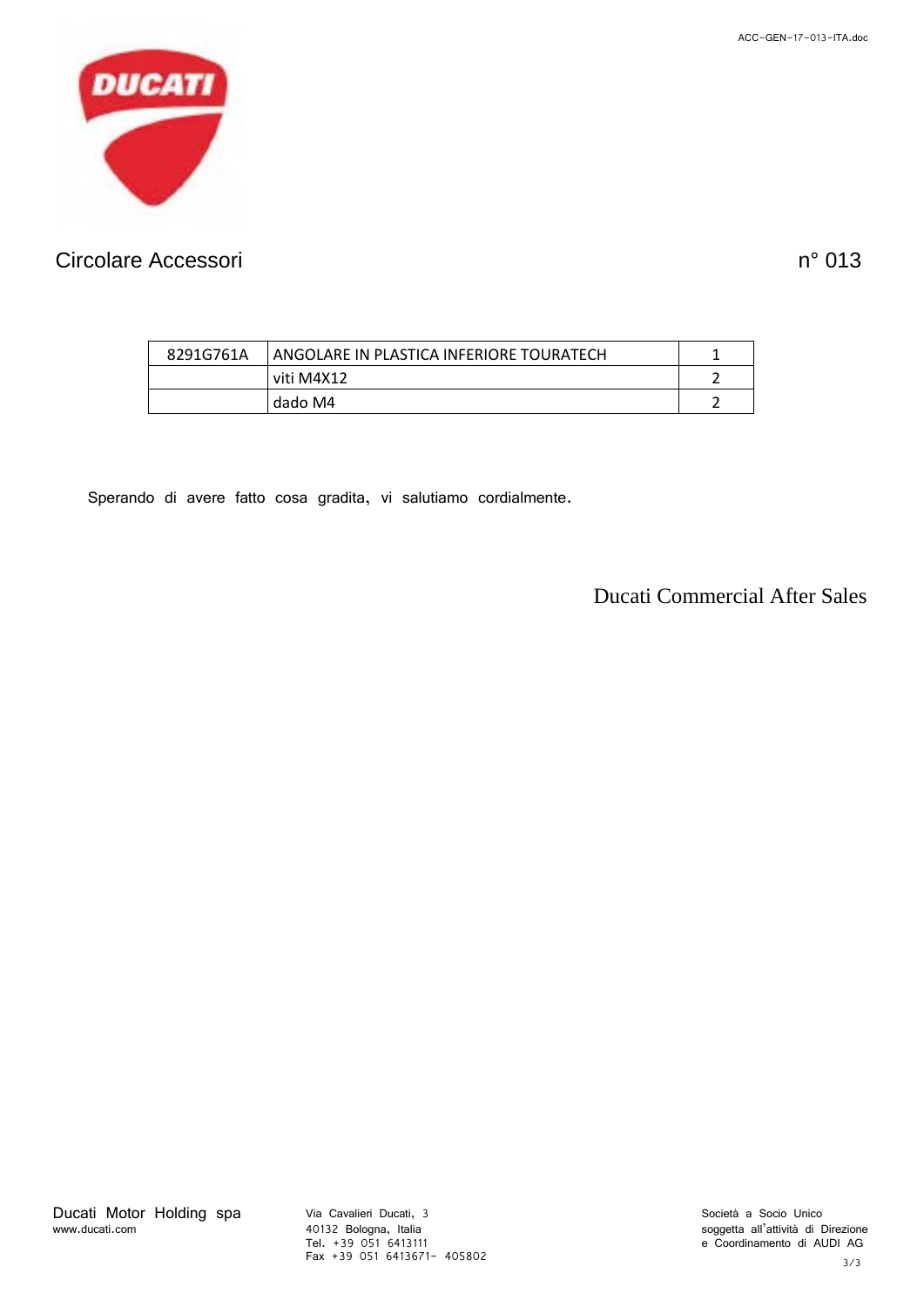

### Accessories Bulletin notice and the set of the set of the set of the set of the n<sup>o</sup> 013

#### **25/07/2017**

### Oggetto: **Top case Spare Parts**

#### Modelli: **Ducati Multistrada 1200 Enduro**

We hereby would like to inform you about the spare parts, manufactured by Touratech, available for the top case 96780851A.

We also invite you to consult the DCS under the MTS 1200 Enduro Touring spare parts section for spare parts relevant to side panniers.

The table below shows in detail the spare parts available for the top case.

| Ducati Set |                                    |      |
|------------|------------------------------------|------|
| code       | Description                        | Q.ty |
| 96720711AA | <b>TOPCASE</b>                     | 1    |
|            |                                    |      |
| 96710771AA | <b>TOPCASE HOLDER</b>              | 1    |
|            |                                    |      |
| 96710761AA | LEFT STRUT (tube rack)             | 1    |
|            |                                    |      |
| 96710751AA | RIGHT STRUT (tube rack)            | 1    |
|            |                                    |      |
| 8291G631A  | PLASTIC CORNER 1 WITH SCREWS (top) | 1    |
|            | Screw M4x10 V2A                    | 3    |
|            | Nut M4 V2A                         | 3    |
|            |                                    |      |
| 8291G641A  | PLASTIC CORNER 2 WITH SCREWS (top) | 1    |
|            | Screw M4x10 V2A                    | 3    |
|            | Nut M4 V2A                         | 3    |
|            |                                    |      |
| 8291G651A  | PANNIER LOCKING SYSTEM WITH SCREWS | 1    |
|            | Screws for plastic parts           | 4    |

40132 Bologna, Italia Tel. +39 051 6413111 Fax +39 051 6413671- 405802

subject to the Direction and Coordination of AUDI AG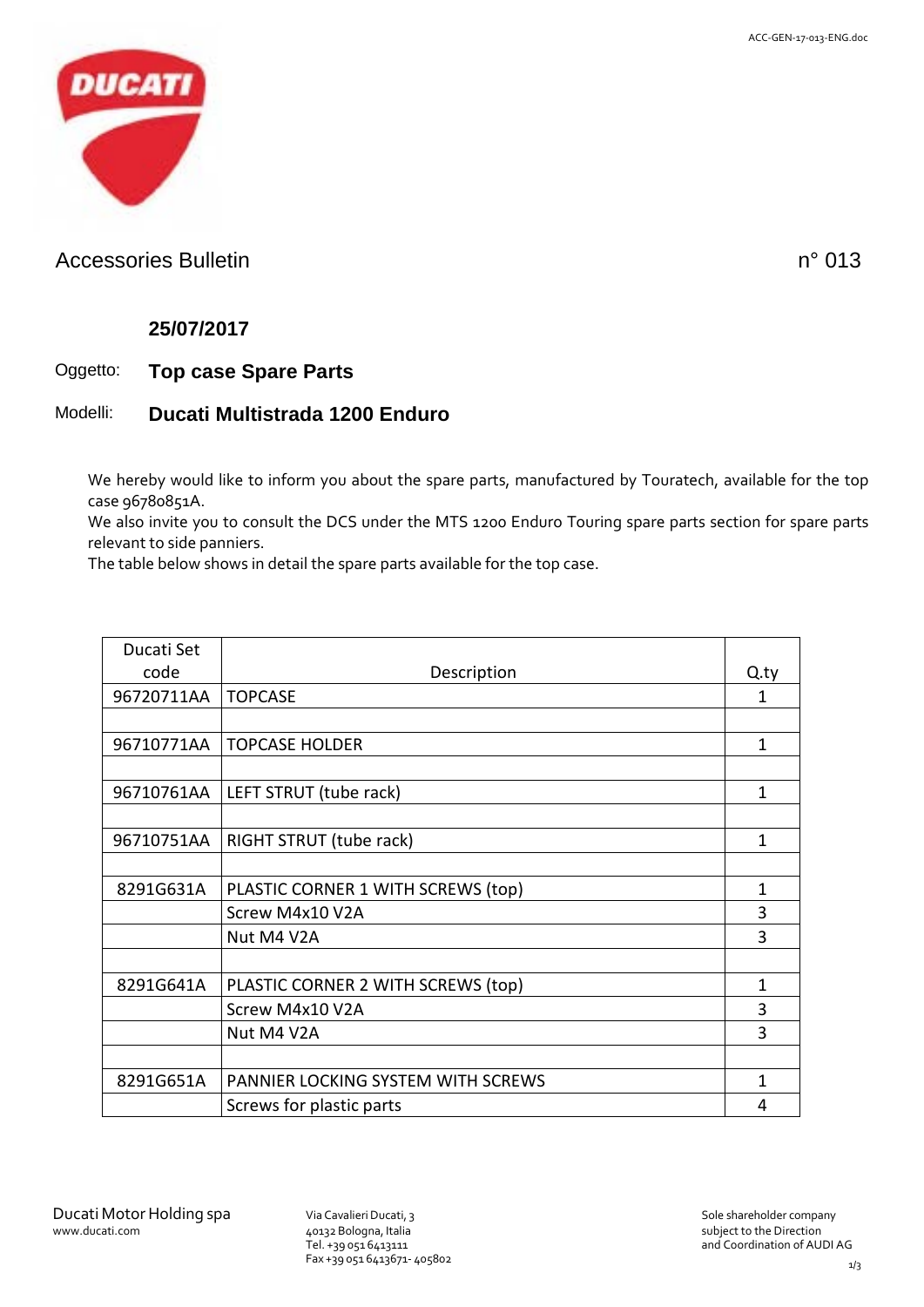

### Accessories Bulletin notice and the set of the set of the set of the set of the n° 013

| 59822031A | <b>MOUTING MATERIAL COMPLETE</b>                      |                |
|-----------|-------------------------------------------------------|----------------|
|           | Metal sheet                                           | 1              |
|           | R-Topcase fixed adapter, plastic                      | $\mathbf{1}$   |
|           | Tube connector external                               | $\overline{2}$ |
|           | Tube connector internal                               | $\overline{2}$ |
|           | Screw M6x30                                           | $\overline{2}$ |
|           | Screw M6X28                                           | $\overline{2}$ |
|           | Screw M6x35                                           | $\overline{2}$ |
|           | Washer M6 / Sealing ring M6 (polyamid)                | 12             |
|           | Nut M6                                                | 6              |
|           | <b>Rubber Parts</b>                                   |                |
|           | R - Rubber clamping pad 1                             | 1              |
|           | R - Rubber clamping pad 2                             | 1              |
|           | R - Rubber clamping pad 3                             | 1              |
|           |                                                       |                |
|           | EHS TOPCASE HOOKING-IN SYSTEM WITH SCREWS AND PLASTIC |                |
| 8291G741A | <b>BLOCKS</b>                                         | $\mathbf{1}$   |
|           | EHS TC hooking system pre-mounted                     | $\mathbf{1}$   |
|           | Screw M5x14                                           | 4              |
|           | Nut M5                                                | 4              |
|           | Washer                                                | 4              |
|           | Sealing ring M4 (polyamid)                            | 4              |
|           | <b>Positioning Block</b>                              | $\overline{2}$ |
|           | Metal inside sheet (incl. glued sealing ring)         | $\overline{2}$ |
|           |                                                       |                |
| 8291G751A | <b>EHS COUNTER BRACKET</b>                            |                |
|           | Metal sheet (incl. rubber pad)                        | $\mathbf{1}$   |
|           | Inside metall sheet                                   | $\overline{2}$ |
|           | Plastic hooks                                         | $\overline{2}$ |
|           | Screw M6x25                                           | $\overline{2}$ |
|           | Screw M6x35                                           | $\overline{2}$ |
|           | Polyamide Disc M6                                     | 4              |
|           | Nut M6                                                | $\overline{4}$ |

Tel. +39 051 6413111 Fax +39 051 6413671- 405802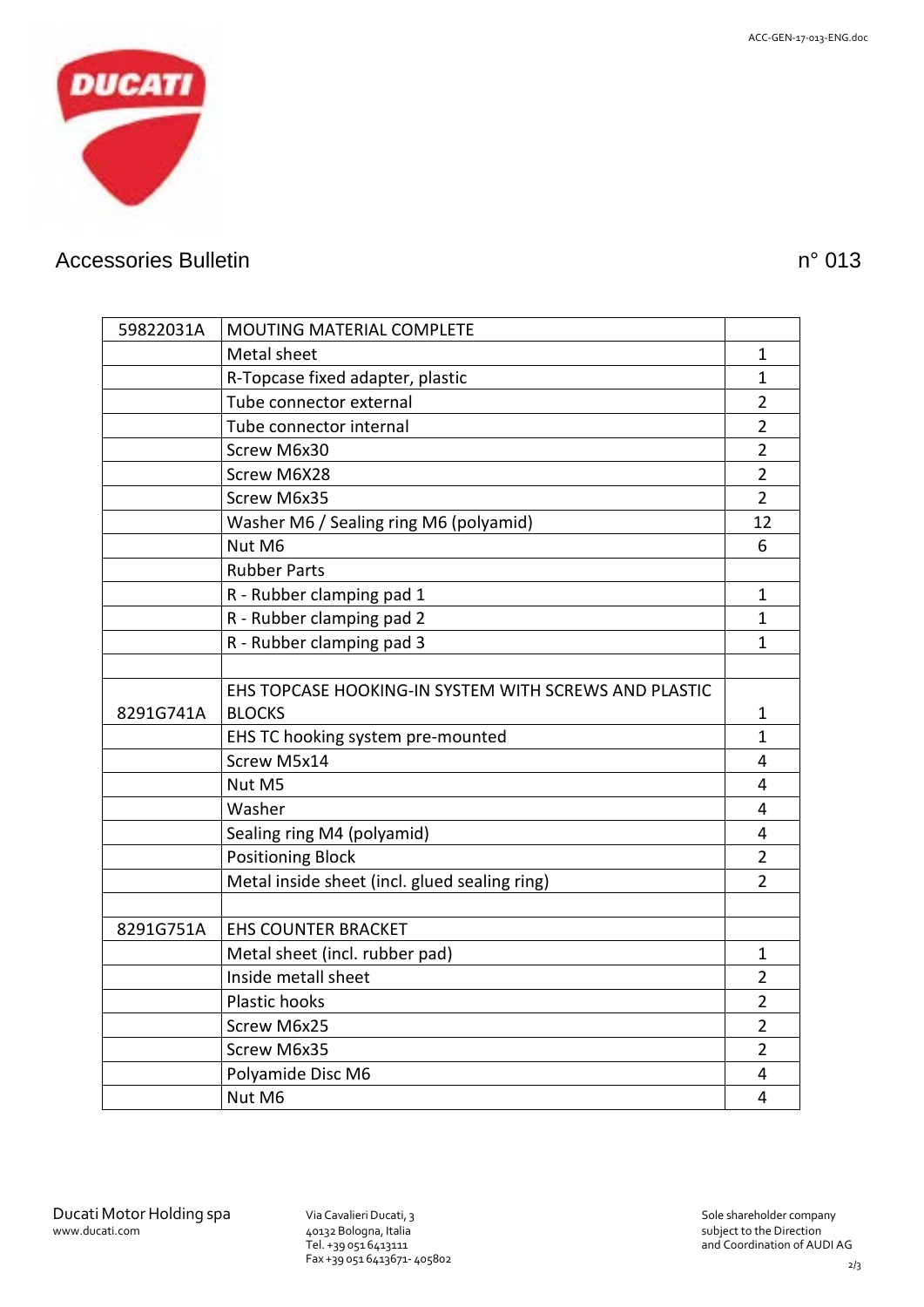

# Accessories Bulletin notice and the set of the set of the set of the set of the n° 013

| 8291G761A | <b>LOWER PLASTIC CORNER</b> |  |
|-----------|-----------------------------|--|
|           | Screws M4x12                |  |
|           | Nut M4                      |  |

Best regards.

Ducati Commercial After Sales

3/3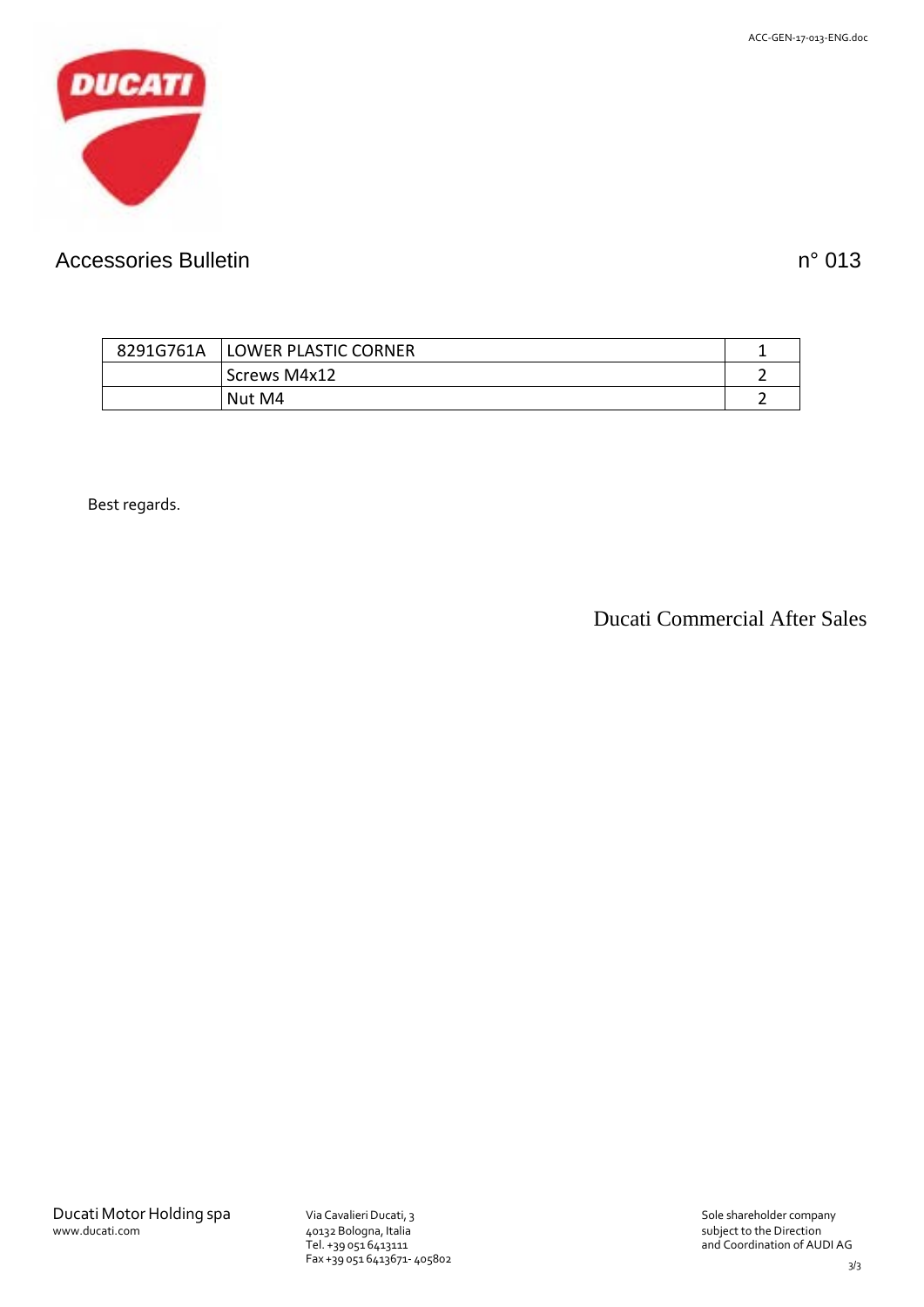

### Zubehörrundschreiben Nr. 013

#### **25.07.2017**

#### Betreff: **Ersatzteile für Topcase**

#### Modelle: **Ducati Multistrada 1200 Enduro**

In diesem Rundschreiben möchten wir Ihnen die Liste der von Touratech hergestellten Ersatzteile übermitteln, die für das Topcase 96780851A verfügbar sind.

Wir bitten Sie darüber hinaus, bei Bedarf von Ersatzteilen für die Seitenkoffer im DCS den Abschnitt "Ersatzteile MTS1200 Enduro Touring" zu konsultieren.

In der nachstehenden Tabelle finden Sie eine detaillierte Aufstellung der für das Topcase verfügbaren Ersatzteile.

| Ducati Set Art.- |                                                |       |
|------------------|------------------------------------------------|-------|
| Nr.              | Beschreibung                                   | Menge |
| 96720711AA       | <b>TOPCASE</b>                                 | 1     |
|                  |                                                |       |
| 96710771AA       | HALTER FÜR TOPCASE                             | 1     |
|                  |                                                |       |
| 96710761AA       | STREBE LI HALTER FÜR TOPCASE                   | 1     |
|                  |                                                |       |
| 96710751AA       | STREBE RE HALTER FÜR TOPCASE                   | 1     |
|                  |                                                |       |
| 8291G631A        | WINKELSTÜCK KUNSTSTOFF1+SCHRAUBEN OBEN         | 1     |
|                  | Schraube M4x10 V2A                             | 3     |
|                  | Mutter M4 V2A                                  | 3     |
|                  |                                                |       |
| 8291G641A        | WINKELSTÜCK AUS KUNSTSTOFF2 + SCHRAUBEN (OBEN) | 1     |
|                  | Schraube M4x10 V2A                             | 3     |
|                  | Mutter M4 V2A                                  | 3     |
|                  |                                                |       |
| 8291G651A        | KOFFERVERSCHLUSSSYSTEM + SCHRAUBEN             | 1     |
|                  | Schrauben                                      | 4     |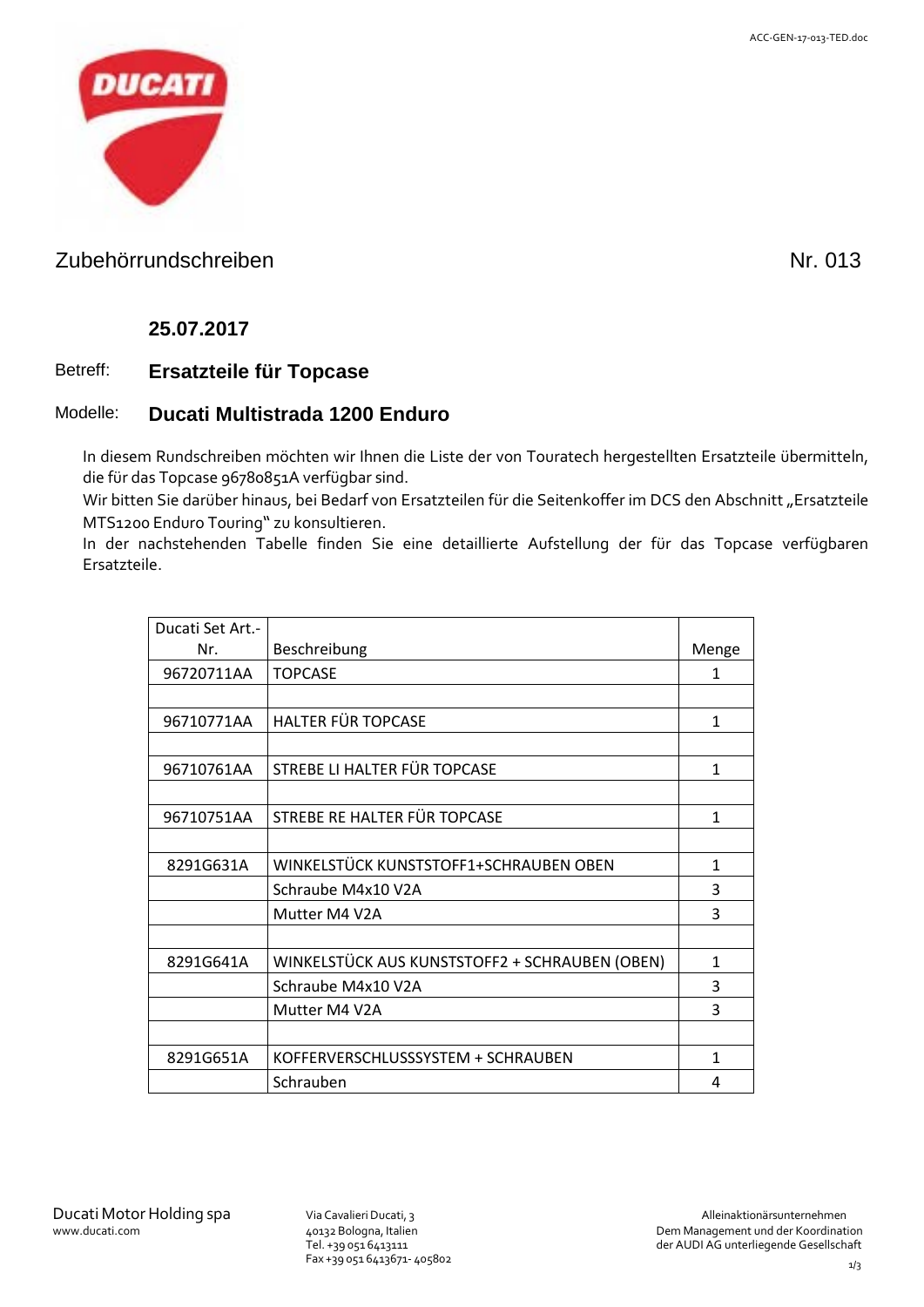

# Zubehörrundschreiben Nr. 013

| 59822031A | MONTAGEKIT FÜR KOFFER TOURATECH KOMPLETT        |                |
|-----------|-------------------------------------------------|----------------|
|           | Platte Topcase                                  | 1              |
|           | <b>Klemmplatte Topcase</b>                      | 1              |
|           | Kurze Klemmfaust Rohr D18 TOURATECH             | $\overline{2}$ |
|           | Rohrendstück TOURATECH                          | $\overline{2}$ |
|           | Schraube M6x30                                  | $\overline{2}$ |
|           | Schraube M6x28                                  | $\overline{2}$ |
|           | Schraube M6x35                                  | 2              |
|           | Unterlegscheibe M6/Dichtung M6 (POLYAMID)       | 12             |
|           | Mutter M6                                       | 6              |
|           | Gummielement                                    |                |
|           | Gummistopfen Klemmfaust Topcase                 | 1              |
|           | Hinterer Stopfen Platte Topcase                 | 1              |
|           | Vorderer Stopfen Platte Topcase                 | 1              |
|           |                                                 |                |
| 8291G741A | HINTERES VERANKERUNGSSYSTEM FÜR TOPCASE         | $\mathbf{1}$   |
|           | <b>EHS vormontiertes System Topcase</b>         | 1              |
|           | Schraube M5X14                                  | 4              |
|           | Mutter M5                                       | 4              |
|           | Unterlegscheibe                                 | 4              |
|           | Dichtung MA(POLYAMID)                           | 4              |
|           | Positionierungsblock                            | $\overline{2}$ |
|           | Interne Metallplatte (EINSCHLIESSLICH DICHTUNG) | $\overline{2}$ |
|           |                                                 |                |
| 8291G751A | VORDERES VERANKERUNGSSYSTEM FÜR TOPCASE         |                |
|           | Metallplatte (EINSCHLIESSLICH LAGER)            | 1              |
|           | Interne Metallplatte                            | 2              |
|           | Kunststoffhaken                                 | $\overline{2}$ |
|           | Schraube M6x25                                  | $\overline{2}$ |
|           | Schraube M6X35                                  | 2              |
|           | Polyamid-Scheibe M6                             | 4              |
|           | Mutter M6                                       | 4              |

Tel. +39 051 6413111 Fax +39 051 6413671- 405802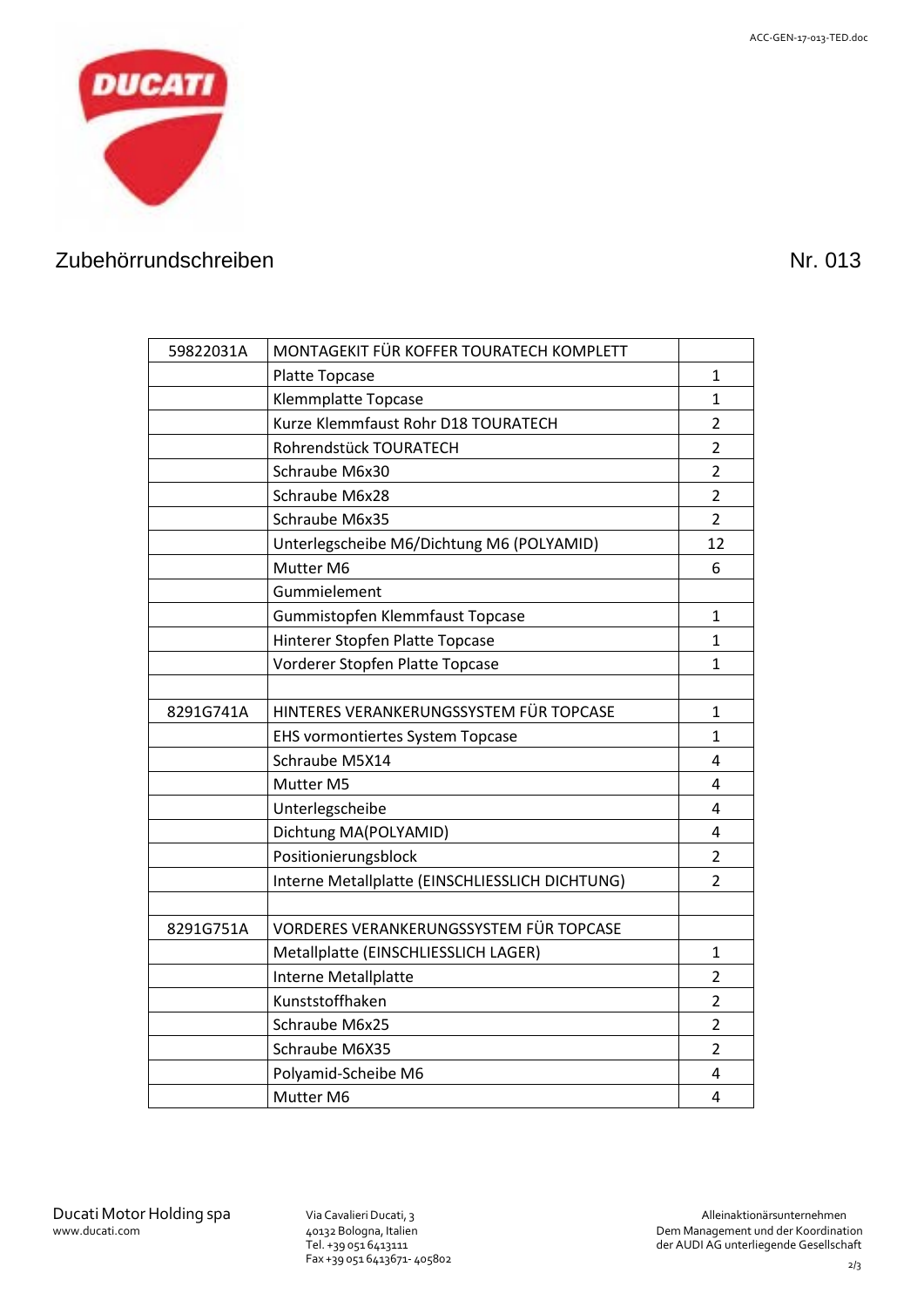

# Zubehörrundschreiben Nr. 013

| 8291G761A | WINKELSTÜCK AUS KUNSTSTOFF UNTEN TOURATECH |  |
|-----------|--------------------------------------------|--|
|           | l Schrauben M4X12                          |  |
|           | Mutter M4                                  |  |

In der Hoffnung, in Ihrem Sinne gehandelt zu haben, verbleiben wir mit freundlichen Grüßen.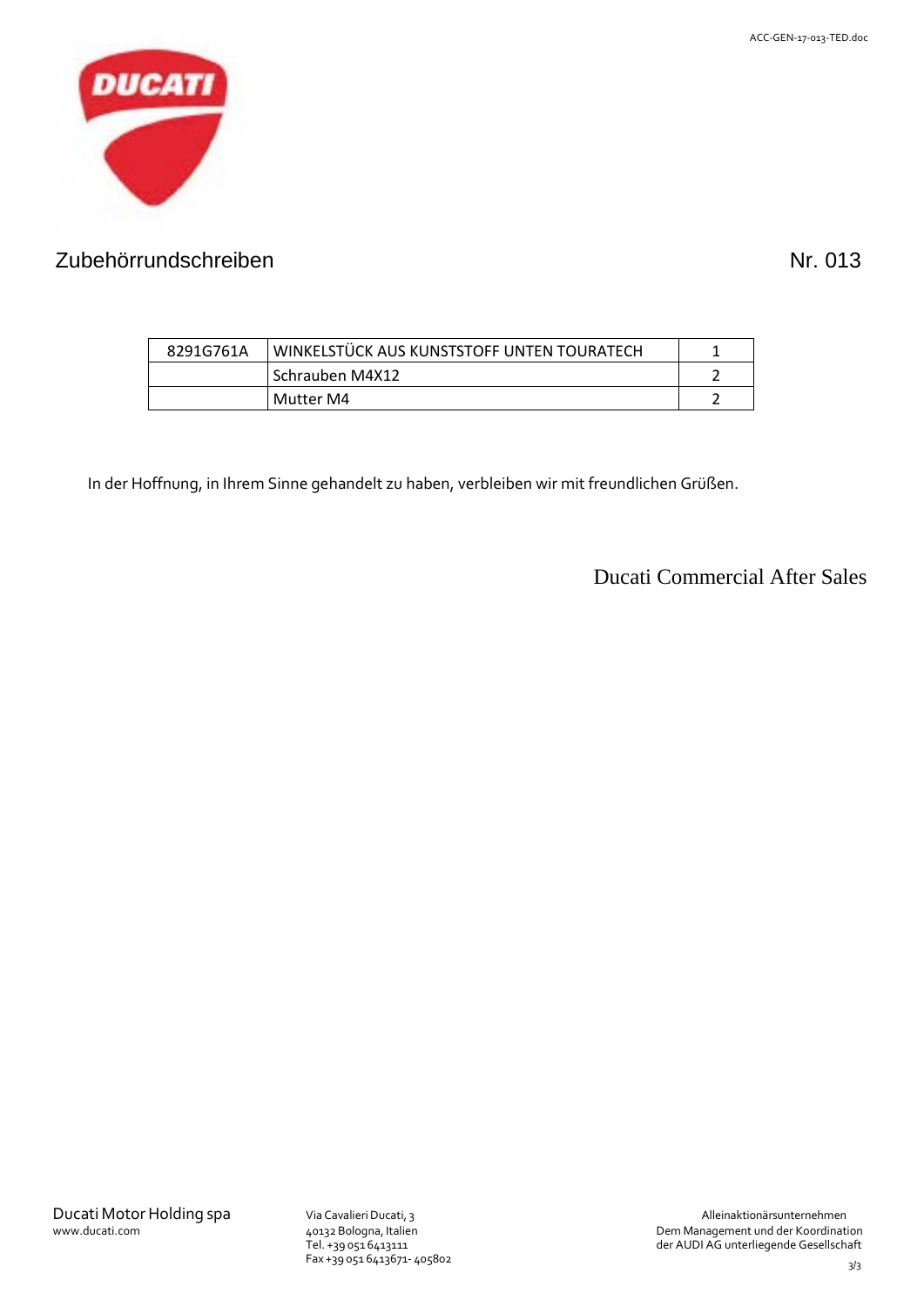

### Circulaire Accessoires n° 013

#### **25/07/2017**

#### Objet : **Pièces détachées top case**

#### Modèles : **Ducati Multistrada 1200 Enduro**

Par la présente circulaire technique nous vous signalons les pièces détachées, produites par Touratech, disponibles pour le top case 96780851A.

Nous vous invitons également à consulter le DCS dans la session rechange MTS 1200 Enduro Touring pour les pièces détachées concernant les valises latérales.

Le tableau ci-dessous reporte les pièces détachées disponibles pour le top case.

| Ducati Set réf.<br>Description<br><b>TOP CASE</b><br>96720711AA | Q.té<br>1    |
|-----------------------------------------------------------------|--------------|
|                                                                 |              |
|                                                                 |              |
|                                                                 |              |
| 96710771AA<br><b>SUPPORT TOP CASE</b>                           | 1            |
|                                                                 |              |
| 96710761AA<br><b>BRAS DE SUPPORT GCHE TOP CASE</b>              | $\mathbf{1}$ |
|                                                                 |              |
| 96710751AA<br><b>BRAS DE SUPPORT DRT TOP CASE</b>               | $\mathbf{1}$ |
|                                                                 |              |
| ÉLÉMENT ANGULAIRE EN PLASTIQUE1 + VIS SUPÉRIEUR<br>8291G631A    | 1            |
| vis M4x10 V2A                                                   | 3            |
| écrou M4 V2A                                                    | 3            |
|                                                                 |              |
| ÉLÉMENT ANGULAIRE EN PLASTIQUE2 + VIS (SUPÉRIEUR)<br>8291G641A  | $\mathbf{1}$ |
| vis M4x10 V2A                                                   | 3            |
| écrou M4 V2A                                                    | 3            |
|                                                                 |              |
| SYSTÈME FERMETURE VALISE+VIS<br>8291G651A                       | 1            |
| vis                                                             | 4            |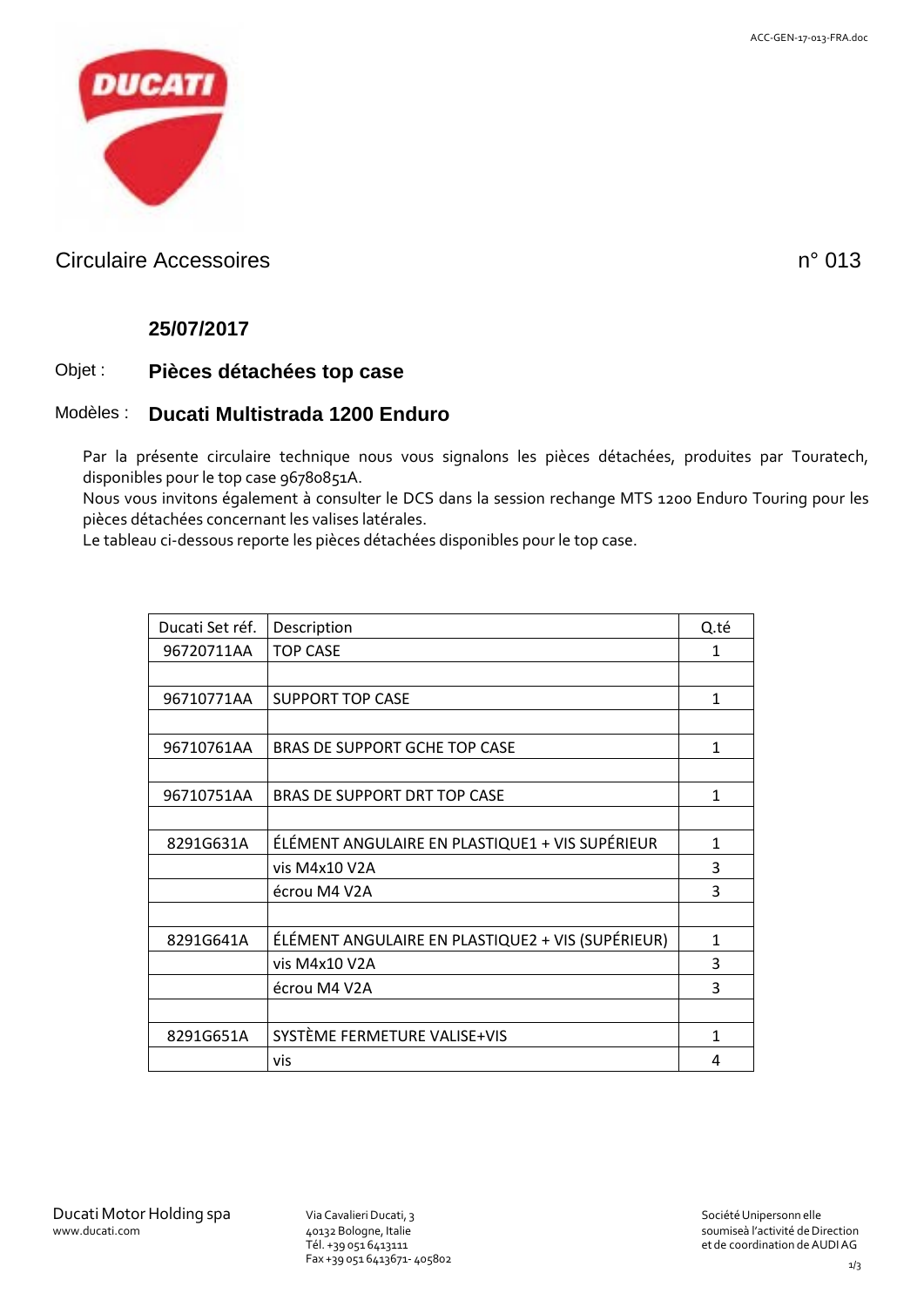

# Circulaire Accessoires n° 013

| 59822031A | KIT MONTAGE VALISE COMPLÈTE TOURATECH     |                |
|-----------|-------------------------------------------|----------------|
|           | plaque top case                           | 1              |
|           | collier plaque top case                   | 1              |
|           | collier court tuyau D18 TOURATECH         | $\overline{2}$ |
|           | embout tuyau TOURATECH                    | $\overline{2}$ |
|           | vis M6x30                                 | $\overline{2}$ |
|           | vis M6x28                                 | $\overline{2}$ |
|           | vis M6x35                                 | 2              |
|           | rondelle M6/joint M6 (POLYAMIDE)          | 12             |
|           | écrou M6                                  | 6              |
|           | caoutchouc                                |                |
|           | tampon en caoutchouc collier top case     | 1              |
|           | tampon arrière plaque top case            | 1              |
|           | tampon avant plaque top case              | 1              |
|           |                                           |                |
| 8291G741A | SYSTÈME D'ACCROCHAGE ARRIÈRE TOP CASE     | 1              |
|           | EHS système pré-monté topcase             | 1              |
|           | vis M5X14                                 | 4              |
|           | écrou M5                                  | 4              |
|           | rondelle                                  | 4              |
|           | joint MA(POLYAMIDE)                       | 4              |
|           | bloc de positionnement                    | $\overline{2}$ |
|           | plaque en métal intérieure (JOINT INCLUS) | 2              |
|           |                                           |                |
| 8291G751A | SYSTÈME D'ACCROCHAGE AVANT TOP CASE       |                |
|           | plaque en métal (ROULEMENT INCLUS)        | 1              |
|           | plaque en métal intérieure                | $\overline{2}$ |
|           | crochet en plastique                      | $\overline{2}$ |
|           | vis M6X25                                 | $\overline{2}$ |
|           | vis M6X35                                 | $\overline{2}$ |
|           | disque en polyamide M6                    | 4              |
|           | écrou M6                                  | 4              |

Tél. +39 051 6413111 Fax +39 051 6413671- 405802 soumiseà l'activité de Direction et de coordination deAUDIAG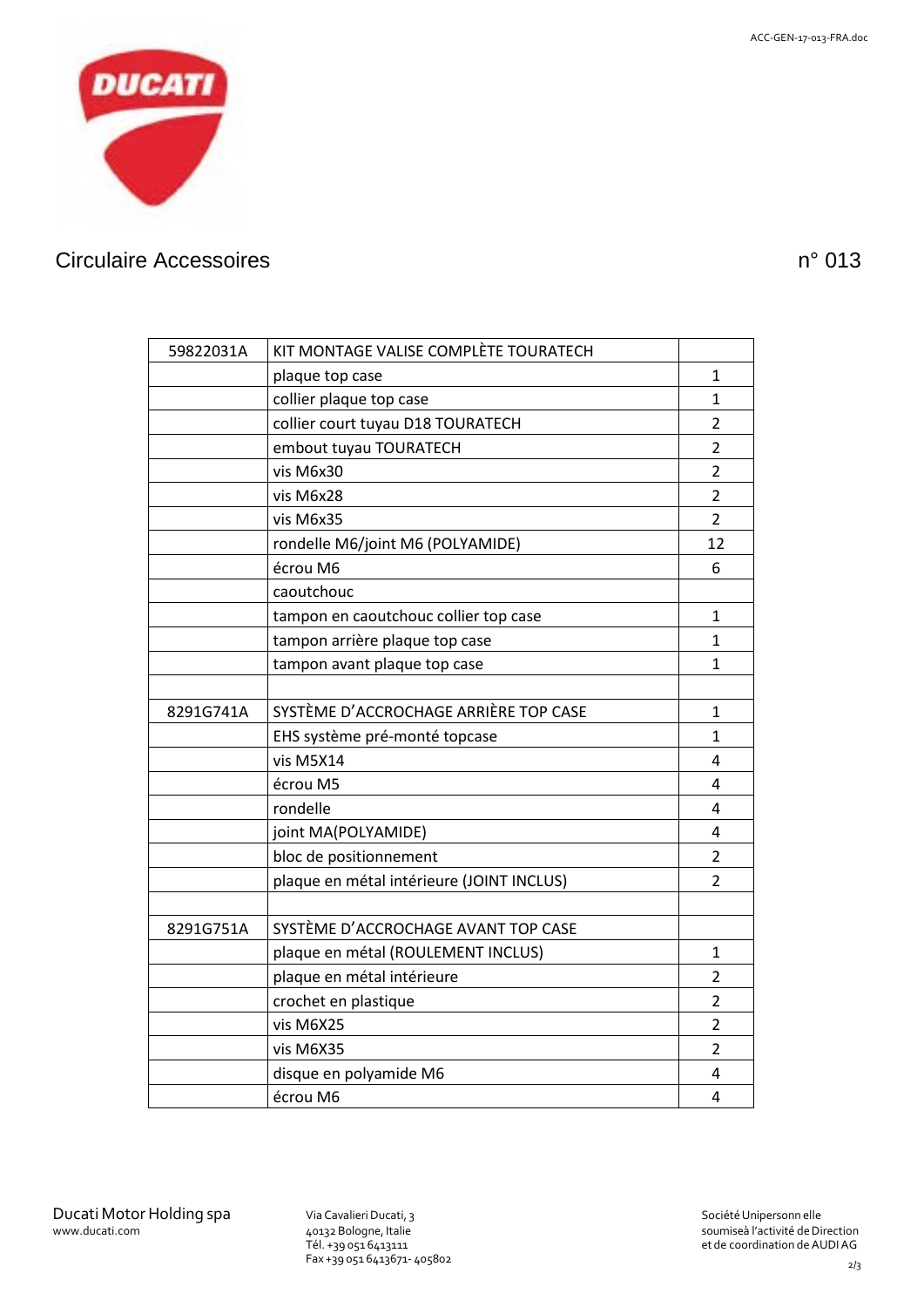

### Circulaire Accessoires n° 013

|           | ÉLÉMENT ANGULAIRE EN PLASTIQUE INFÉRIEUR |  |
|-----------|------------------------------------------|--|
| 8291G761A | <b>I TOURATECH</b>                       |  |
|           | vis M4X12                                |  |
|           | écrou M4                                 |  |

En espérant que vous apprécierez cette initiative, nous vous prions, Madame, Monsieur, d'agréer nos salutations les plus distinguées.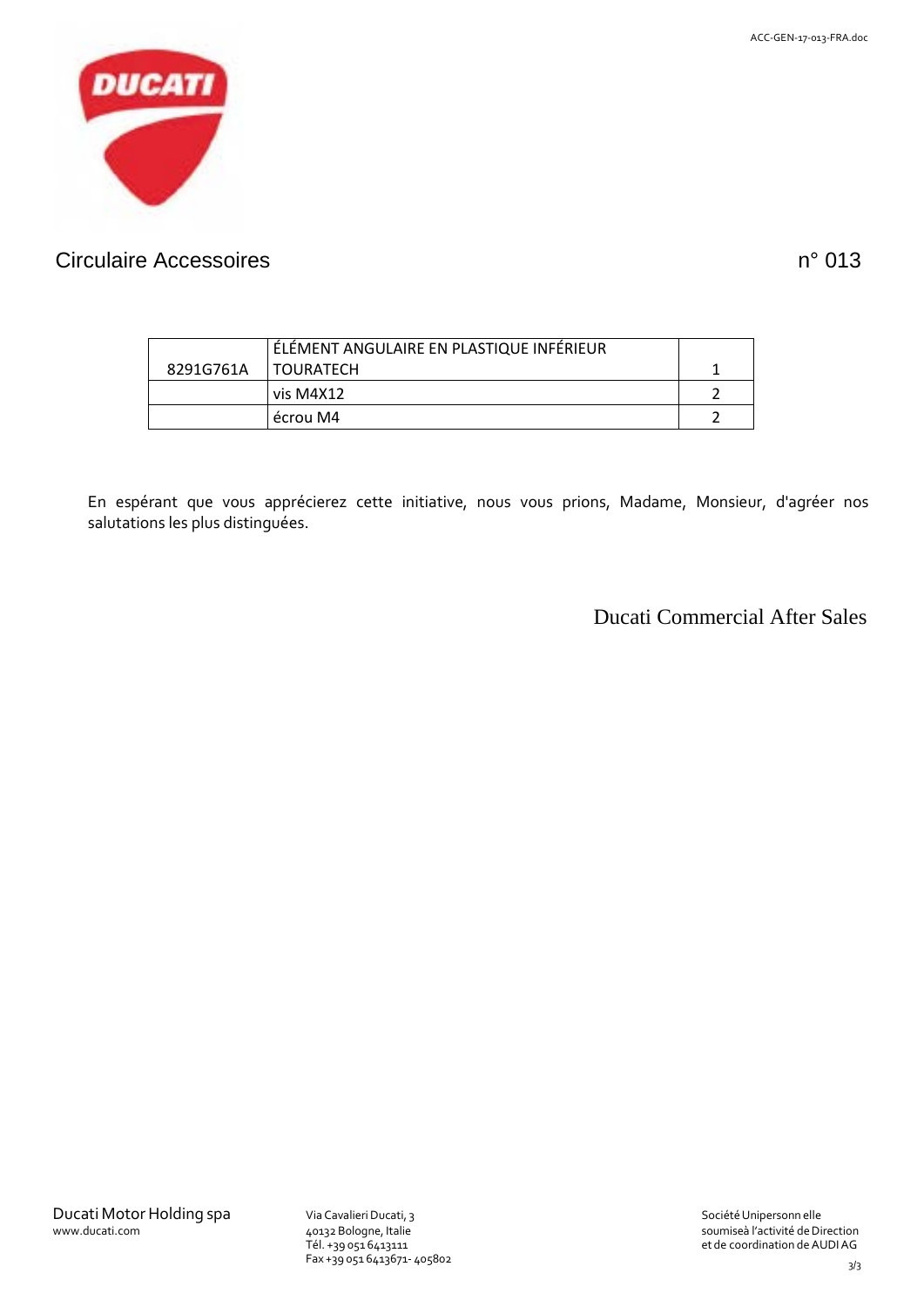

### Circular Accesorios n° 013

#### **25/07/2017**

#### Asunto: **Recambios top case**

#### Modelos: **Ducati Multistrada 1200 Enduro**

Mediante la presente circular le indicamos los repuestos fabricados por Touratech, disponibles para el top case 96780851A.

Además, le invitamos a consultar el DCS en la sesión repuestos MTS 1200 Enduro Touring para los repuestos relativos a las bolsas laterales.

En la tabla siguiente se especifican en forma detallada los repuestos disponibles para el top case.

| Ducati Set cód. | Descripción                                 | Cant. |
|-----------------|---------------------------------------------|-------|
| 96720711AA      | <b>TOP CASE</b>                             | 1     |
|                 |                                             |       |
| 96710771AA      | SOPORTE TOP CASE                            | 1     |
|                 |                                             |       |
| 96710761AA      | PUNTAL IZQ SOPORTE TOP CASE                 | 1     |
|                 |                                             |       |
| 96710751AA      | PUNTAL DER SOPORTE TOP CASE                 | 1     |
|                 |                                             |       |
| 8291G631A       | ANGULAR PLÁSTICO1+TORNILLOS SUPERIOR        | 1     |
|                 | tornillo M4x10 V2A                          | 3     |
|                 | tuerca M4 V2A                               | 3     |
|                 |                                             |       |
| 8291G641A       | ANGULAR DE PLÁSTICO2 + TORNILLOS (SUPERIOR) | 1     |
|                 | tornillo M4x10 V2A                          | 3     |
|                 | tuerca M4 V2A                               | 3     |
|                 |                                             |       |
| 8291G651A       | SISTEMA CIERRE BOLSA+TORNILLOS              | 1     |
|                 | tornillos                                   | 4     |
|                 |                                             |       |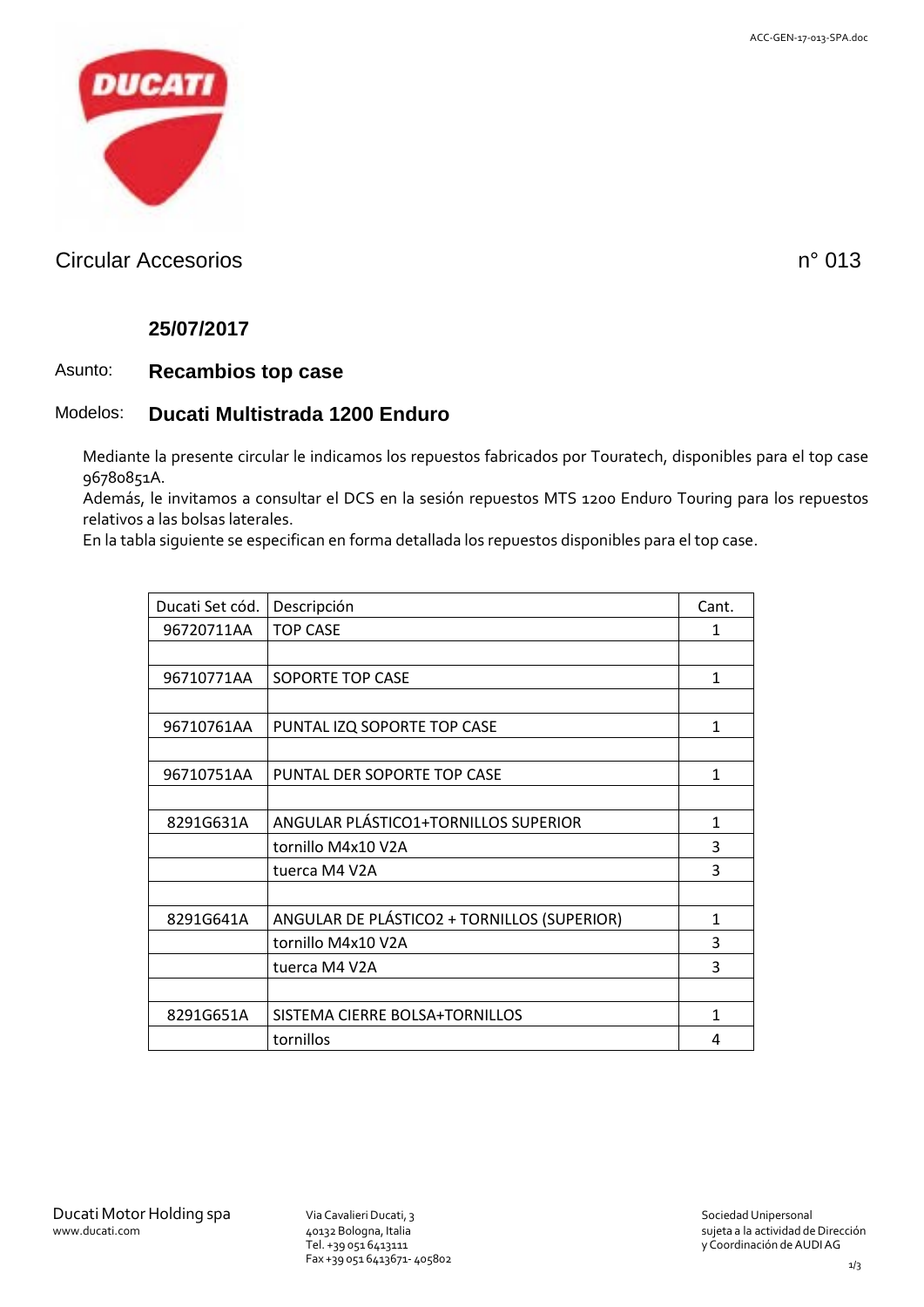

# Circular Accesorios n° 013

| 59822031A | KIT MONTAJE BOLSA COMPLETA TOURATECH    |                |
|-----------|-----------------------------------------|----------------|
|           | placa topcase                           | 1              |
|           | borne placa topcase                     | 1              |
|           | borne corto tubo D18 TOURATECH          | $\overline{2}$ |
|           | terminal tubo TOURATECH                 | $\overline{2}$ |
|           | tornillo M6x30                          | 2              |
|           | tornillo M6X28                          | $\overline{2}$ |
|           | tornillo M6x35                          | $\overline{2}$ |
|           | arandela M6/junta M6 (POLIAMIDA)        | 12             |
|           | tuerca M6                               | 6              |
|           | goma                                    |                |
|           | punzón de goma borne topcase            | 1              |
|           | punzón trasero placa top case           | 1              |
|           | punzón delantero placa top case         | 1              |
|           |                                         |                |
| 8291G741A | SISTEMA DE ENGANCHE TRASERO TOP CASE    | 1              |
|           | EHS sistema premontado topcase          | 1              |
|           | tornillo M5x14                          | 4              |
|           | tuerca M5                               | 4              |
|           | arandela                                | 4              |
|           | junto MA (POLIAMIDA)                    | 4              |
|           | bloque de posicionamiento               | $\overline{2}$ |
|           | placa de metal interna (JUNTA INCLUIDA) | $\mathcal{P}$  |
|           |                                         |                |
| 8291G751A | SISTEMA DE ENGANCHE DELANTERO TOP CASE  |                |
|           | placa de metal (COJINETE INCLUIDO)      | 1              |
|           | placa de metal interna                  | 2              |
|           | gancho de plástico                      | $\overline{2}$ |
|           | tornillo M6x25                          | 2              |
|           | tornillo M6x35                          | 2              |
|           | disco de poliamida M6                   | 4              |
|           | tuerca M6                               | 4              |

Tel. +39 051 6413111 Fax +39 051 6413671- 405802

sujeta a la actividad de Dirección y Coordinación deAUDIAG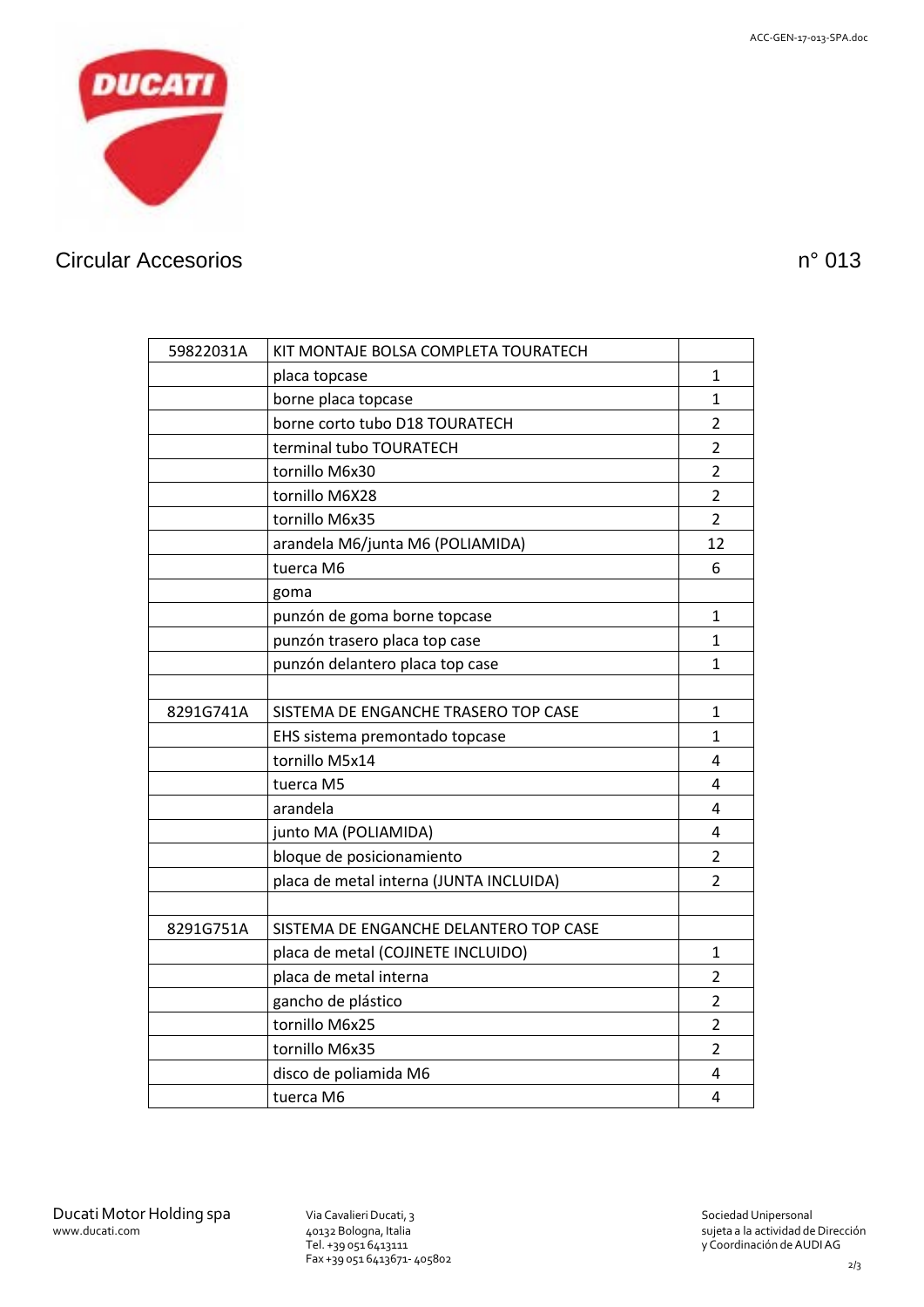

# Circular Accesorios n° 013

| 8291G761A | ANGULAR DE PLÁSTICO INFERIOR TOURATECH |  |
|-----------|----------------------------------------|--|
|           | tornillos M4X12                        |  |
|           | tuerca M4                              |  |

Esperando que aprecien la información recibida, aprovechamos la ocasión para enviarles cordiales saludos.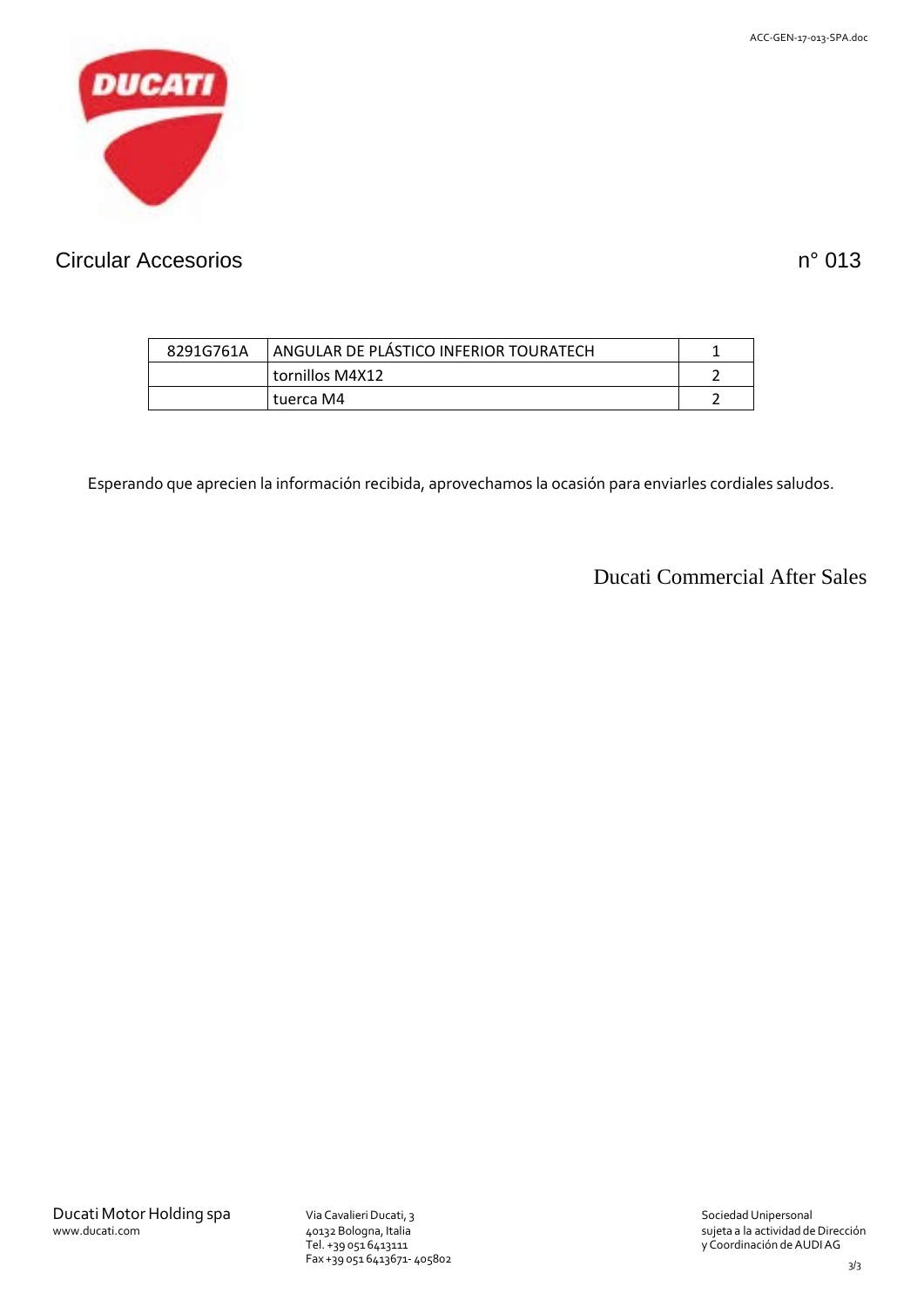

### Carta Circular dos Acessórios no establecer en el establecer en el montre de la provincia de la provincia de l

### **25/07/2017**

### Assunto: **Peças de reposição para top case**

#### Modelos: **Ducati Multistrada 1200 Enduro**

Com a presente carta circular lhe indicamos as peças de reposição, realizadas pela Touratech, disponíveis para o top case 96780851A.

Também recomendamos que consulte o DCS na seção peças de reposição MTS 1200 Enduro Touring para as peças de reposição relativas às bolsas laterais.

Na tabela abaixo são indicadas detalhadamente as peças de reposição disponíveis para o top case.

| Ducati Set cód. | Descrição                                      | Quant.       |
|-----------------|------------------------------------------------|--------------|
| 96720711AA      | <b>TOP CASE</b>                                | 1            |
|                 |                                                |              |
| 96710771AA      | <b>SUPORTE TOP CASE</b>                        | $\mathbf{1}$ |
|                 |                                                |              |
| 96710761AA      | <b>BARRA ESQ SUPORTE TOP CASE</b>              | 1            |
|                 |                                                |              |
| 96710751AA      | <b>BARRA DIR SUPORTE TOP CASE</b>              | 1            |
|                 |                                                |              |
| 8291G631A       | CANTONEIRA PLÁSTICO1 + PARAFUSOS SUPERIOR      | 1            |
|                 | parafuso M4x10 V2A                             | 3            |
|                 | porca M4 V2A                                   | 3            |
|                 |                                                |              |
| 8291G641A       | CANTONEIRA DE PLÁSTICO2 + PARAFUSOS (SUPERIOR) | 1            |
|                 | parafuso M4x10 V2A                             | 3            |
|                 | porca M4 V2A                                   | 3            |
|                 |                                                |              |
| 8291G651A       | SISTEMA DE FECHO BOLSA+PARAFUSOS               | $\mathbf{1}$ |
|                 | parafusos                                      | 4            |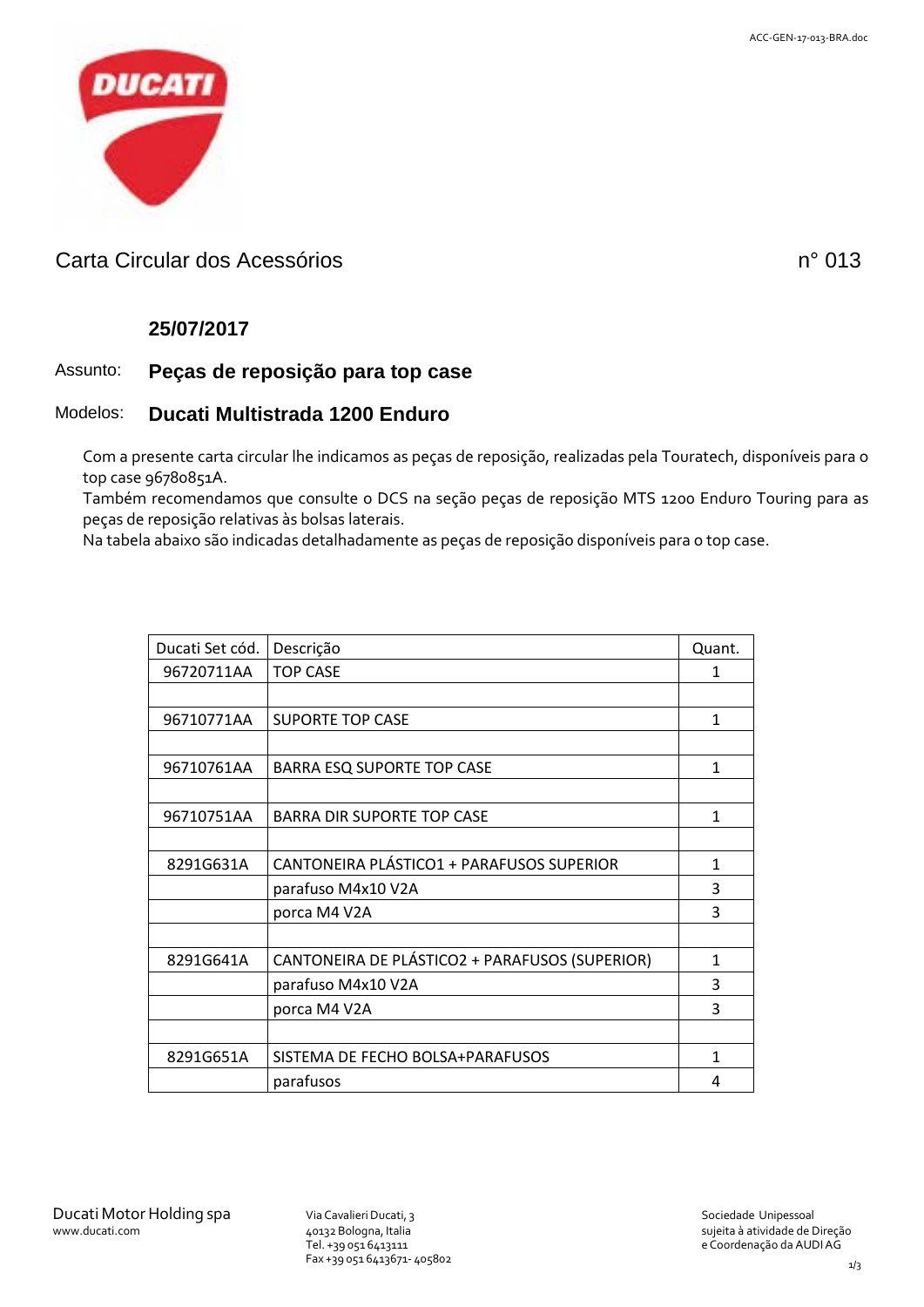

# Carta Circular dos Acessórios nº 013

| 59822031A | CONJUNTO MONTAGEM BOLSA COMPLETA TOURATECH  |                |
|-----------|---------------------------------------------|----------------|
|           | placa topcase                               | 1              |
|           | terminal placa topcase                      | 1              |
|           | terminal curto tubo D18 TOURATECH           | $\overline{2}$ |
|           | terminal tubo TOURATECH                     | $\overline{2}$ |
|           | parafuso M6x30                              | $\overline{2}$ |
|           | parafuso M6x28                              | $\overline{2}$ |
|           | parafuso M6x35                              | $\overline{2}$ |
|           | anilha M6/guarnição M6 (POLIAMIDA)          | 12             |
|           | porca M6                                    | 6              |
|           | borracha                                    |                |
|           | tampão de borracha para terminal topcase    | 1              |
|           | tampão traseiro para placa topcase          | 1              |
|           | tampão dianteiro para placa topcase         | 1              |
|           |                                             |                |
| 8291G741A | SISTEMA DE ENGATE TRASEIRO PARA TOP CASE    | 1              |
|           | EHS sistema pré-montado topcase             | 1              |
|           | parafuso M5X14                              | 4              |
|           | porca M5                                    | 4              |
|           | anilha                                      | 4              |
|           | guarnição MA(POLIAMIDA)                     | 4              |
|           | bloco de posicionamento                     | $\overline{2}$ |
|           | placa de metal interna( GUARNIÇÃO INCLUÍDA) | $\overline{2}$ |
|           |                                             |                |
| 8291G751A | SISTEMA DE ENGATE DIANTEIRO PARA TOP CASE   |                |
|           | placa de metal (ROLAMENTO INCLUÍDO)         | 1              |
|           | placa de metal interna                      | $\overline{2}$ |
|           | gancho de plástico                          | $\overline{2}$ |
|           | parafuso M6X25                              | 2              |
|           | parafuso M6X35                              | 2              |
|           | disco de poliamida M6                       | 4              |
|           | porca M6                                    | 4              |

Tel. +39 051 6413111 Fax +39 051 6413671- 405802 sujeita à atividade de Direção e Coordenação da AUDIAG